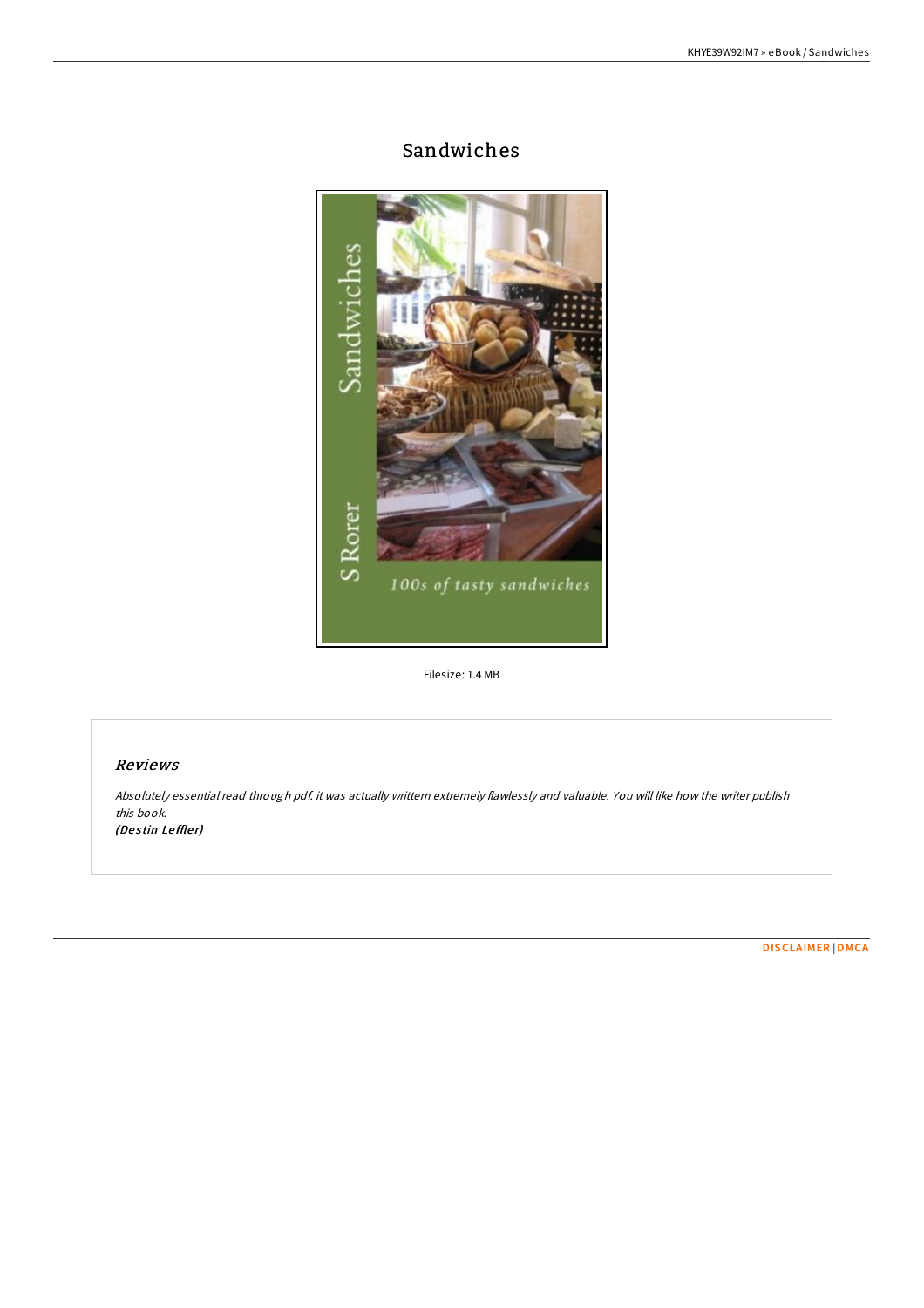#### SANDWICHES



Createspace, United States, 2015. Paperback. Book Condition: New. 203 x 127 mm. Language: English . Brand New Book \*\*\*\*\* Print on Demand \*\*\*\*\*.Sandwiches may be made from one of three or four kinds of bread; whole wheat bread, Boston brown or oatmeal bread, white bread and rye bread made into square, deep loaves; in fact, all bread used for sandwiches should be made especially for the purpose, so that the slices may be in good form, and sufficiently large to cut into fancy shapes. The butter may be used plain, slightly softened or it may be seasoned and flavored with just a suspicion of paprika, a little white pepper, and a few drops of Worcestershire sauce. For ordinary sandwiches use the bread without toasting. For canapes, toast is to be preferred. Sandwiches are principally used for buffet lunches or evening sociables, where only a light, substantial lunch is required. In these days they are made in great varieties. Almost all sorts of meat, if properly seasoned, may be made into delicious sandwiches. If the meat is slightly 8moistened with cream or olive oil, sandwiches for traveling, provided each one is carefully wrapped in oiled paper, will keep fresh three or four days. The small French rolls may have the centres scooped out, the spaces filled with chicken salad or chopped oysters, and served as sandwiches. The rolls may be made especially for that purpose, not more than two inches long and one and a half inches wide; with coffee, they make an attractive meal easily served. Ordinary sandwiches may be made either square, triangular, long, narrow, round or crescent shaped. One slice of bread will usually make one round sandwich and one crescent, provided the cutting is done economically. Meat used for sandwiches should be chopped very fine and slightly...

 $\begin{array}{c} \hline \end{array}$ **Read [Sandwiche](http://almighty24.tech/sandwiches-paperback.html)s Online**  $\overline{\mathbf{m}}$ Do wnload PDF [Sandwiche](http://almighty24.tech/sandwiches-paperback.html)s